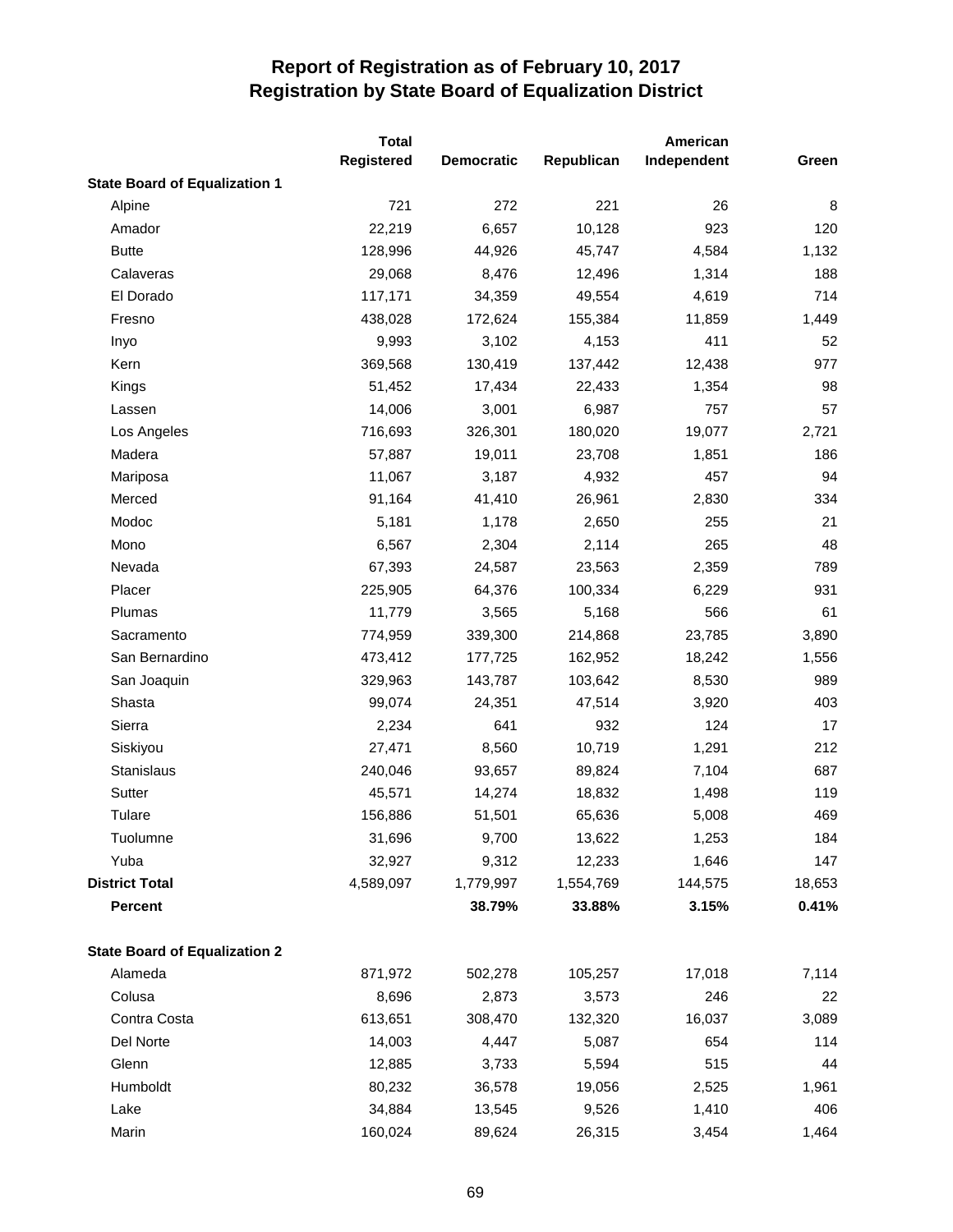|                                      | Libertarian | Peace and<br>Freedom | Other  | <b>No Party</b><br>Preference |
|--------------------------------------|-------------|----------------------|--------|-------------------------------|
| <b>State Board of Equalization 1</b> |             |                      |        |                               |
| Alpine                               | 5           | $\overline{c}$       | 3      | 184                           |
| Amador                               | 275         | 63                   | 39     | 4,014                         |
| <b>Butte</b>                         | 1,386       | 493                  | 1,367  | 29,361                        |
| Calaveras                            | 411         | 86                   | 232    | 5,865                         |
| El Dorado                            | 1,546       | 292                  | 1,007  | 25,080                        |
| Fresno                               | 2,820       | 1,379                | 4,580  | 87,933                        |
| Inyo                                 | 91          | 27                   | 50     | 2,107                         |
| Kern                                 | 2,915       | 1,349                | 366    | 83,662                        |
| Kings                                | 386         | 152                  | 131    | 9,464                         |
| Lassen                               | 131         | 45                   | 90     | 2,938                         |
| Los Angeles                          | 4,599       | 4,220                | 6,585  | 173,170                       |
| Madera                               | 412         | 211                  | 239    | 12,269                        |
| Mariposa                             | 118         | 36                   | 148    | 2,095                         |
| Merced                               | 604         | 211                  | 72     | 18,742                        |
| Modoc                                | 39          | 12                   | 10     | 1,016                         |
| Mono                                 | 56          | 28                   | 5      | 1,747                         |
| Nevada                               | 802         | 176                  | 12,880 | 2,237                         |
| Placer                               | 3,373       | 467                  | 860    | 49,335                        |
| Plumas                               | 125         | 37                   | 1      | 2,256                         |
| Sacramento                           | 6,906       | 5,218                | 1,397  | 179,595                       |
| San Bernardino                       | 3,745       | 1,893                | 2,419  | 104,880                       |
| San Joaquin                          | 2,111       | 1,190                | 1,030  | 68,684                        |
| Shasta                               | 1,063       | 309                  | 250    | 21,264                        |
| Sierra                               | 30          | $\overline{c}$       | 44     | 444                           |
| Siskiyou                             | 328         | 117                  | 45     | 6,199                         |
| <b>Stanislaus</b>                    | 1,729       | 743                  | 2,355  | 43,947                        |
| Sutter                               | 377         | 158                  | 699    | 9,614                         |
| Tulare                               | 1,158       | 383                  | 183    | 32,548                        |
| Tuolumne                             | 317         | 0                    | 132    | 6,488                         |
| Yuba                                 | 341         | 170                  | 78     | 9,000                         |
| <b>District Total</b>                | 38,199      | 19,469               | 37,297 | 996,138                       |
| <b>Percent</b>                       | 0.83%       | 0.42%                | 0.81%  | 21.71%                        |
| <b>State Board of Equalization 2</b> |             |                      |        |                               |
| Alameda                              | 4,641       | 2,604                | 6,356  | 226,704                       |
| Colusa                               | 62          | 21                   | 5      | 1,894                         |
| Contra Costa                         | 3,993       | 1,504                | 1,049  | 147,189                       |
| Del Norte                            | 147         | 76                   | 145    | 3,333                         |
| Glenn                                | 118         | 43                   | 22     | 2,816                         |
| Humboldt                             | 800         | 349                  | 161    | 18,802                        |
| Lake                                 | 392         | 191                  | 42     | 9,372                         |
| Marin                                | 955         | 246                  | 487    | 37,479                        |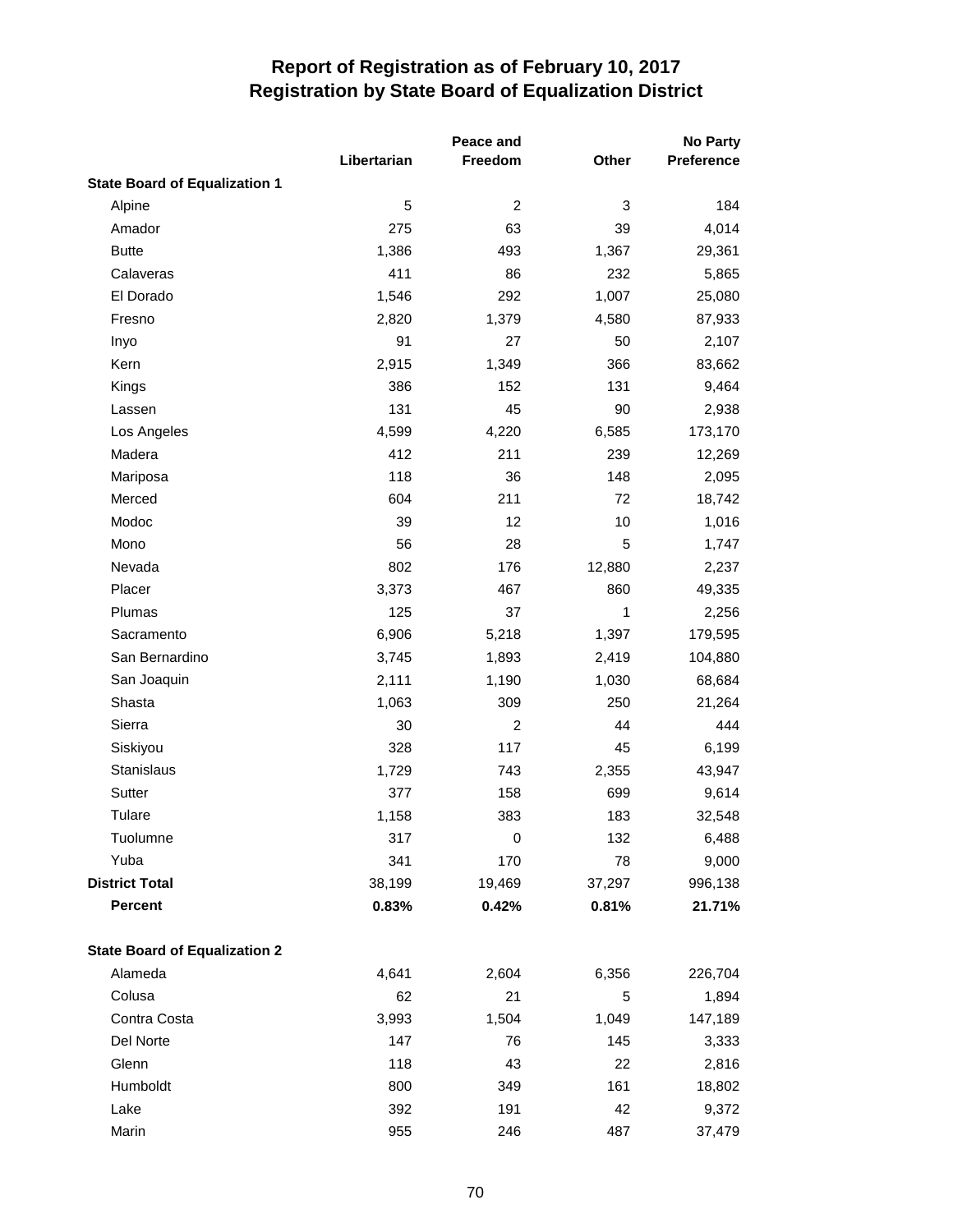|                                      | Total             |                   |            | American    |        |  |
|--------------------------------------|-------------------|-------------------|------------|-------------|--------|--|
|                                      | <b>Registered</b> | <b>Democratic</b> | Republican | Independent | Green  |  |
| Mendocino                            | 51,086            | 24,481            | 10,487     | 1,736       | 1,254  |  |
| Monterey                             | 186,687           | 93,942            | 41,854     | 4,472       | 1,019  |  |
| Napa                                 | 76,038            | 35,660            | 18,417     | 2,311       | 639    |  |
| San Benito                           | 28,203            | 13,271            | 7,916      | 778         | 116    |  |
| San Francisco                        | 513,401           | 296,331           | 38,176     | 9,049       | 4,739  |  |
| San Luis Obispo                      | 168,113           | 58,936            | 62,897     | 5,166       | 1,086  |  |
| San Mateo                            | 392,776           | 202,948           | 66,065     | 8,287       | 2,078  |  |
| Santa Barbara                        | 212,845           | 92,751            | 59,070     | 5,413       | 1,212  |  |
| Santa Clara                          | 868,339           | 407,303           | 168,308    | 18,082      | 3,669  |  |
| Santa Cruz                           | 157,482           | 89,344            | 23,912     | 3,458       | 1,826  |  |
| Solano                               | 229,192           | 109,428           | 53,060     | 6,691       | 931    |  |
| Sonoma                               | 271,403           | 144,486           | 53,577     | 6,588       | 3,190  |  |
| Tehama                               | 32,293            | 8,781             | 14,381     | 1,580       | 97     |  |
| Trinity                              | 7,929             | 2,644             | 2,576      | 383         | 102    |  |
| Yolo                                 | 112,262           | 54,784            | 23,526     | 3,101       | 855    |  |
| <b>District Total</b>                | 5,104,396         | 2,596,638         | 950,950    | 118,954     | 37,027 |  |
| <b>Percent</b>                       |                   | 50.87%            | 18.63%     | 2.33%       | 0.73%  |  |
| <b>State Board of Equalization 3</b> |                   |                   |            |             |        |  |
| Los Angeles                          | 4,541,444         | 2,390,916         | 788,082    | 93,950      | 20,318 |  |
| San Bernardino                       | 38,141            | 12,728            | 14,126     | 1,039       | 75     |  |
| Ventura                              | 445,299           | 181,897           | 142,587    | 10,442      | 1,906  |  |
| <b>District Total</b>                | 5,024,884         | 2,585,541         | 944,795    | 105,431     | 22,299 |  |
| <b>Percent</b>                       |                   | 51.45%            | 18.80%     | 2.10%       | 0.44%  |  |
| <b>State Board of Equalization 4</b> |                   |                   |            |             |        |  |
| Imperial                             | 72,282            | 35,847            | 13,962     | 1,639       | 181    |  |
| Orange                               | 1,544,072         | 523,110           | 580,251    | 40,147      | 5,206  |  |
| Riverside                            | 1,023,601         | 388,578           | 364,447    | 32,208      | 2,943  |  |
| San Bernardino                       | 396,809           | 174,224           | 111,984    | 12,085      | 1,379  |  |
| San Diego                            | 1,677,468         | 616,505           | 506,556    | 55,447      | 7,032  |  |
| <b>District Total</b>                | 4,714,232         | 1,738,264         | 1,577,200  | 141,526     | 16,741 |  |
| <b>Percent</b>                       |                   | 36.87%            | 33.46%     | 3.00%       | 0.36%  |  |
| <b>State Total</b>                   | 19,432,609        | 8,700,440         | 5,027,714  | 510,486     | 94,720 |  |
| Percent                              |                   | 44.77%            | 25.87%     | 2.63%       | 0.49%  |  |